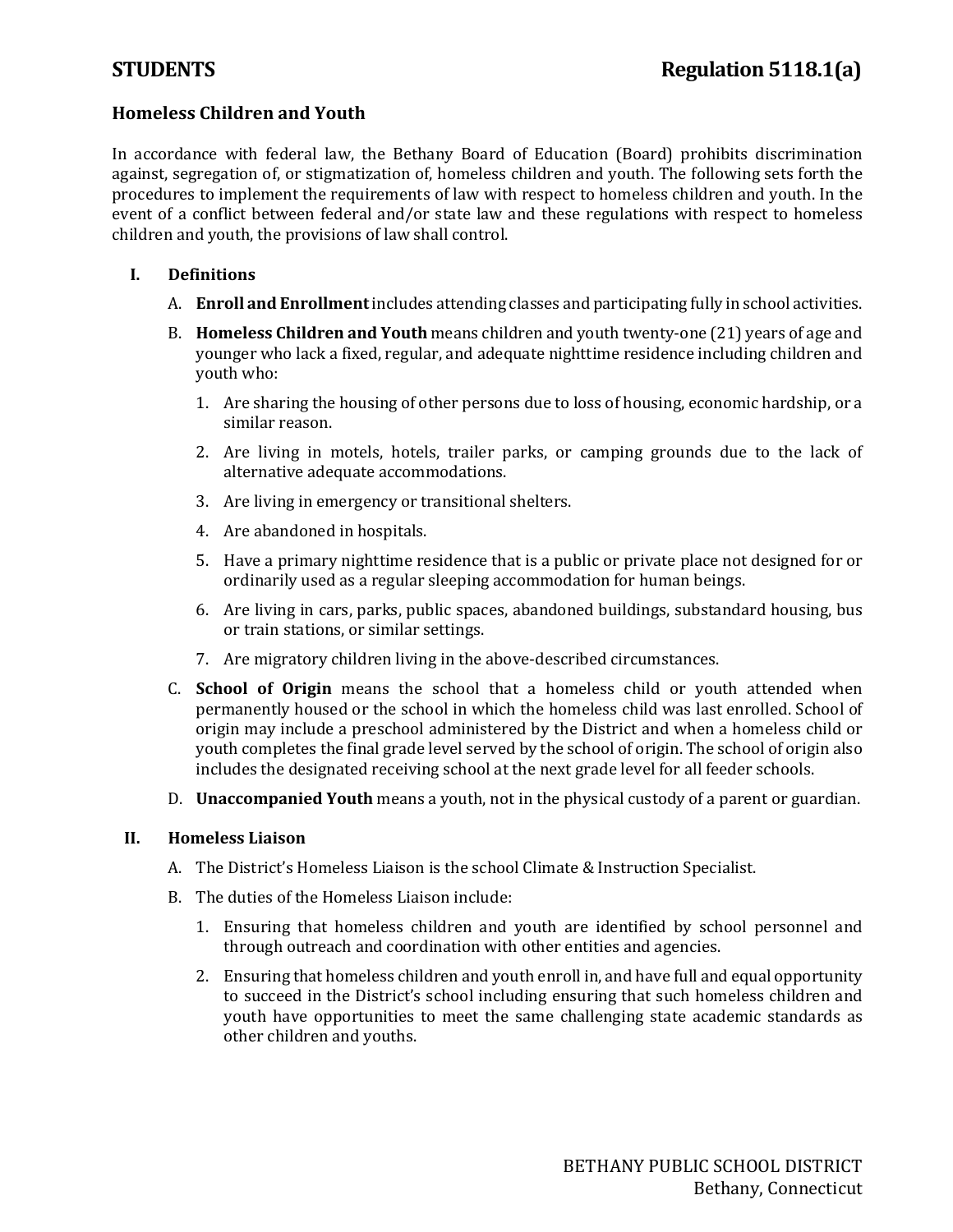- 3. Ensuring that homeless families, children, and youths receive educational services for which such families, children, and youth are eligible, including services through Head Start and Even Start, early intervention services under Part C of the Individuals with Disabilities Education Act, and preschool programs administered by the District.
- 4. Ensuring that parents and guardians of homeless children and youth receive referrals to health care services, dental services, mental health, and substance abuse services, housing services, and other appropriate services.
- 5. Ensuring that parents and guardians of homeless children and youth are informed of educational and related opportunities available to their children including extracurricular activities and are provided with meaningful opportunities to participate in the education of their children.
- 6. Ensuring that public notice of the educational rights of homeless children under the McKinney-Vento Act is disseminated in locations frequented by parents, guardians, and unaccompanied youth in a manner and form that is understandable to them.
- 7. Ensuring that enrollment disputes are mediated in accordance with the McKinney-Vento Act including carrying out the initial dispute resolution process and ensuring that homeless students are immediately enrolled pending resolution of any enrollment dispute.
- 8. Ensuring that a parent/guardian of homeless children and youth and unaccompanied youth are fully informed of all transportation services including transportation to and from the school of origin and are assisted in accessing those services.
- 9. Assisting homeless children and youth in enrolling in school and accessing school services and removing barriers to enrollment and retention due to outstanding fees, fines, or absences.
- 10. Informing a parent/guardian of homeless children and youth and unaccompanied youth, school personnel, and others of the rights of such students.
- 11. Assisting homeless children and youth who do not have immunizations or immunization/medical records to obtain necessary immunizations or immunization/medical records to immunization/medical records.
- 12. Assisting unaccompanied youth in placement/enrollment decisions including considering the unaccompanied youth's wishes in those decisions and providing notice to the unaccompanied youth of his or her right to appeal such decisions.
- 13. Ensuring collaboration with community and school personnel responsible for providing education and related support services to homeless children and youth.
- 14. Collaborating with and participating in professional development and technical assistance activities offered by the State Office of the Coordinator for the Education of Homeless Children and Youth.
- 15. Ensuring that school personnel providing services to homeless children and youth receive professional development and other technical assistance activities regarding the McKinney-Vento Act.
- 16. Ensuring that unaccompanied youth are enrolled in school and that procedures are implemented to identify and remove barriers that prevent them from receiving credit for full or partial coursework satisfactorily completed at a prior school, in accordance with state, local, and school policies.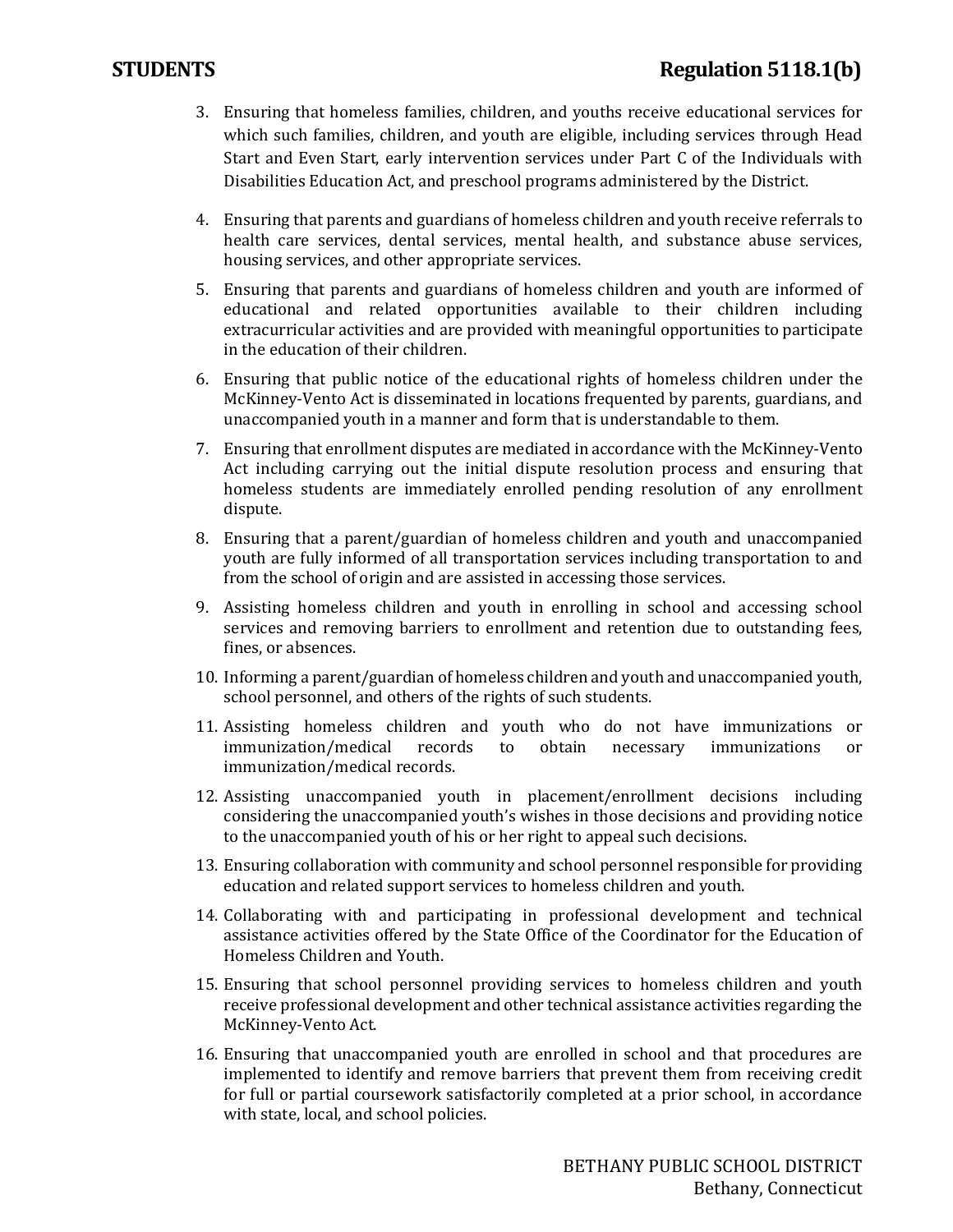17. With appropriate training, affirming that a child or youth who is eligible for and participating in a program provided by the District, or the immediate family of such a child or youth, is eligible for homeless assistance programs administered under Title IV of the McKinney-Vento Act.

# **III. Enrollment of Homeless Children and Youth**

- A. Enrollment of homeless children and youth may not be denied or delayed due to the lack of any document normally required for enrollment. However, administrators shall require a parent/guardian or unaccompanied youth to provide contact information prior to enrollment.
- B. To facilitate enrollment, administrators:
	- 1. May permit a parent/guardian of homeless children and youth and unaccompanied youth to sign affidavits of residency to replace typical proofs of residency.
	- 2. May permit unaccompanied youth to enroll with affidavits to replace typical proof of guardianship.
	- 3. Shall refer a parent/guardian/unaccompanied youth to the Homeless Liaison who will assist in obtaining immunizations.
	- 4. Shall contact previous schools for records and assistance with placement decisions.
	- 5. Shall maintain records so that the records are available in a timely fashion when the student enters a new school or school district.

#### **IV. School Selection**

- A. Standards for School Selection:
	- 1. The District is required to make a determination as to the best interests of a homeless child or youth in making a determination as to the appropriate school of placement.
	- 2. In making such a determination, the District is required to keep a homeless child or youth in his/her school of origin for the duration of homelessness when a homeless child or youth becomes homeless between academic years or during an academic year or for the remainder of the academic year if the homeless child or youth becomes permanently housed during an academic year, to the extent feasible, unless it is against the wishes of the parent or guardian or unaccompanied youth. Otherwise, the homeless child or youth shall be enrolled in a public school that non-homeless students who live in the area where the homeless child or youth is actually living are eligible to attend.
	- 3. The District must presume that keeping the homeless child or youth in the school of origin is in the homeless child's or youth's best interest unless doing so is contrary to the request of the homeless child's or youth's parent or guardian or in the case of an unaccompanied youth, the unaccompanied youth. In considering the child's or youth's best interest, the District must consider student-centered factors related to the child's or youth's best interest, giving priority to the request of the parent or guardian or unaccompanied youth.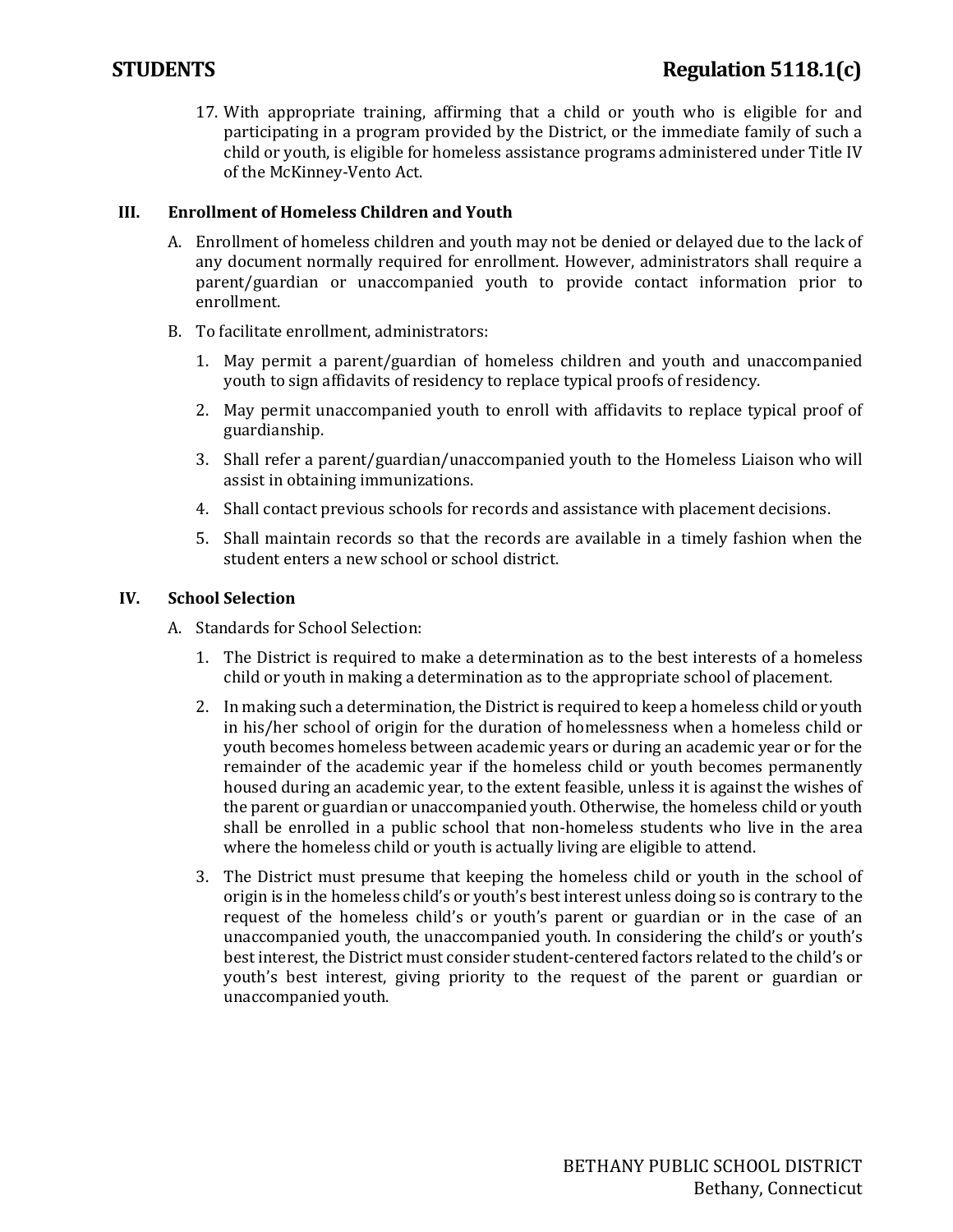- B. Procedures for Review of School Selection Recommendation:
	- 1. The school administration in which enrollment is sought will review an enrollment request in accordance with the standards discussed above and shall make an initial recommendation regarding same. If the school administration recommendation is to select a placement other than the school desired by the parent/guardian of the homeless child or youth or the unaccompanied youth, then the school administration shall refer the matter to the Superintendent or his/her designee for review of the recommendation and the reasons therefore and shall notify the Homeless Liaison of same.
	- 2. The Superintendent or his/her designee shall review the matter and consult with the Homeless Liaison concerning same. If the Superintendent or his/her designee agrees with the recommendation of the school administration and a dispute remains between the District and the parent/guardian of a homeless child or youth or an unaccompanied youth about a school selection and/or enrollment decision; the Superintendent or his/her designee shall provide the parent/guardian of a homeless child or youth or an unaccompanied youth with a written explanation of the District's decision regarding this matter and the right to appeal such decision to the Board.
- C. Dispute Resolution Process:
	- 1. The Homeless Liaison shall be responsible for promoting objective and expeditious dispute resolutions and adherence to these administrative regulations.
	- 2. If the parent/guardian of a homeless child or youth or an unaccompanied youth disputes the school placement decision or enrollment, the District must immediately enroll the homeless child or youth in the school in which enrollment is sought, pending resolution of the dispute. The homeless child or youth shall also have the right to all appropriate educational services including transportation to and from the school in which enrollment is sought while the dispute is pending.
	- 3. If necessary, the Homeless Liaison shall assist the parent/guardian of a homeless child or youth or an unaccompanied youth with completion of the necessary appeal paperwork required to file for an appeal to the Board and provide the parent/guardian of a homeless child or youth or an unaccompanied youth with a copy of Connecticut General Statute Section 10-186(b).
	- 4. Not later than ten (10) days after receipt of an appeal to the Board by a parent/guardian of a homeless child or youth or an unaccompanied youth, the District shall hold a hearing before the Board of Education concerning such appeal and such hearing shall be conducted in accordance with Connecticut General Statute Section 10-186(b).
	- 5. If the Board finds in favor of the Superintendent or his/her designee, a parent/guardian of a homeless child or youth or unaccompanied youth may appeal the Board's decision to the State Board of Education within twenty (20) days of receipt of the Board of Education's written decision in accordance with Connecticut General Statute Section 10- 186(b). If necessary, the Homeless Liaison shall assist a parent/guardian of a homeless child or youth or unaccompanied youth with filing the necessary appeal paperwork to the State Board of Education. The homeless child or youth or unaccompanied youth shall remain in his or her school of origin pending resolution of the dispute including all available appeals.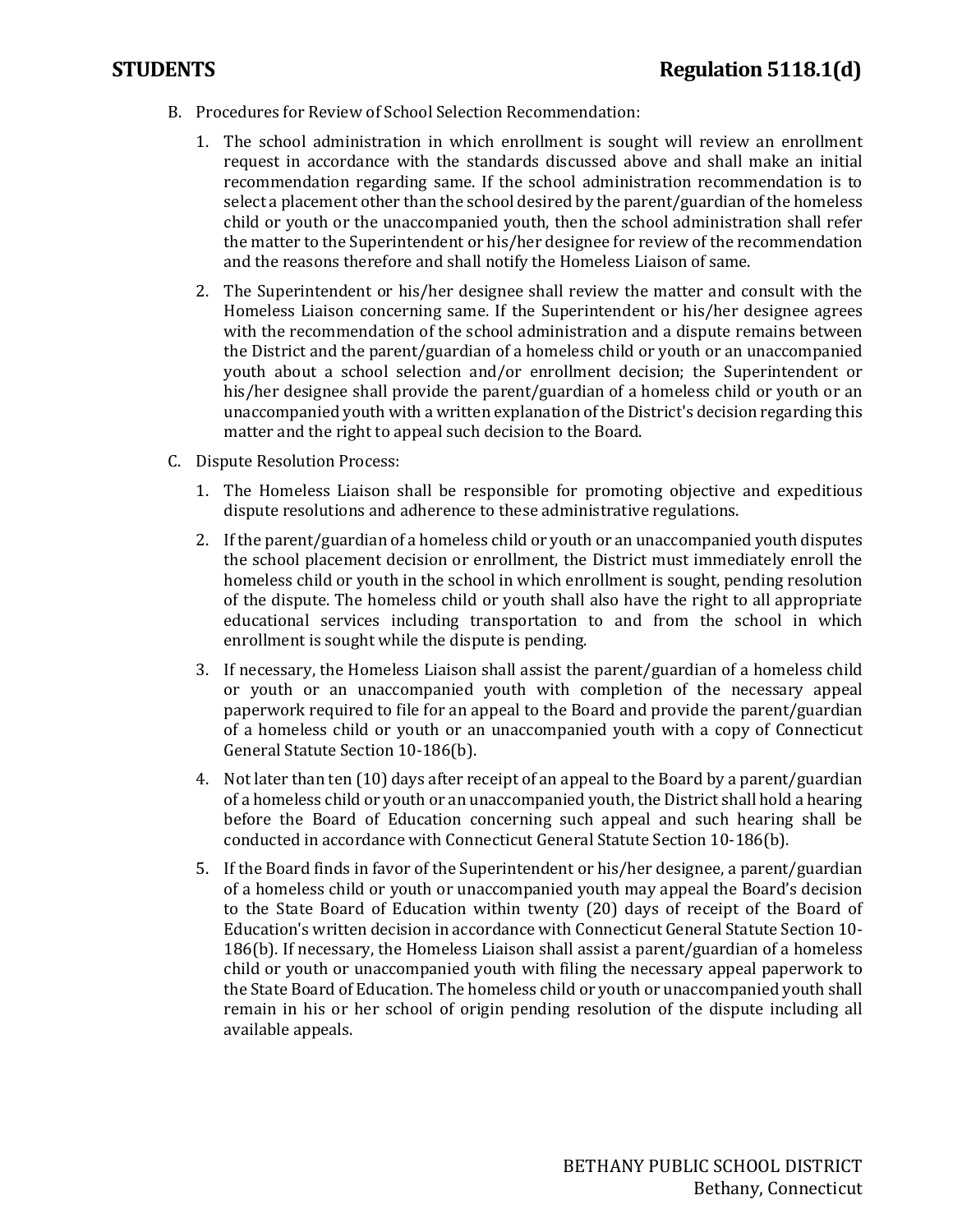# **V. Services:**

- A. Homeless children and youth shall be provided with services comparable to those offered other students in the selected school including:
	- 1. Title I services or similar state or local programs, educational programs for students with disabilities, programs for students with limited English proficiency, and preschool programs.
	- 2. Transportation services.
	- 3. Programs for gifted and talented students.
	- 4. School nutrition programs.
	- 5. Before and after school programs.
- B. The District shall coordinate with local social service agencies, other service providers, housing assistance providers, and other school districts to ensure that homeless children and youth have access and reasonable proximity to available education and support services.

#### **VI. Transportation:**

- A. The District shall provide transportation comparable to that available to other students.
- B. Transportation shall be provided, at a parent/guardian or unaccompanied youth's request, to and from the school of origin for a homeless child or youth. Transportation shall be provided for the entire time the child or youth is homeless and until the end of any academic year in which they move into permanent housing. Transportation to the school of origin shall also be provided during pending disputes. The Homeless Liaison shall request transportation to and from the school of origin for an unaccompanied youth. A parent/guardian and unaccompanied youth shall be informed of this right to transportation before they select a school for attendance.
- C. To comply with these requirements:
	- 1. Parents/guardians, schools, and Homeless Liaison shall use the District transportation form to process transportation requests.
	- 2. If the homeless child or youth is living and attending school in this District, the District shall arrange transportation.
	- 3. If the homeless child or youth is living in this District but attending school in another or attending school in this District and living in another, the District will follow the interdistrict transportation agreement to determine the responsibility and costs for such transportation. If there is no inter-district transportation agreement, the District shall confer with the other school district's Homeless Liaison to determine an apportionment of the responsibility and costs.
	- 4. If no mutually agreeable arrangement can be reached, then the District shall:
		- a. arrange transportation immediately;
		- b. bring the matter to the attention of the State Coordinator for the Education of Homeless Children and Youth; and
		- c. ensure that such disputes do not interfere with the homeless child or youth attending school.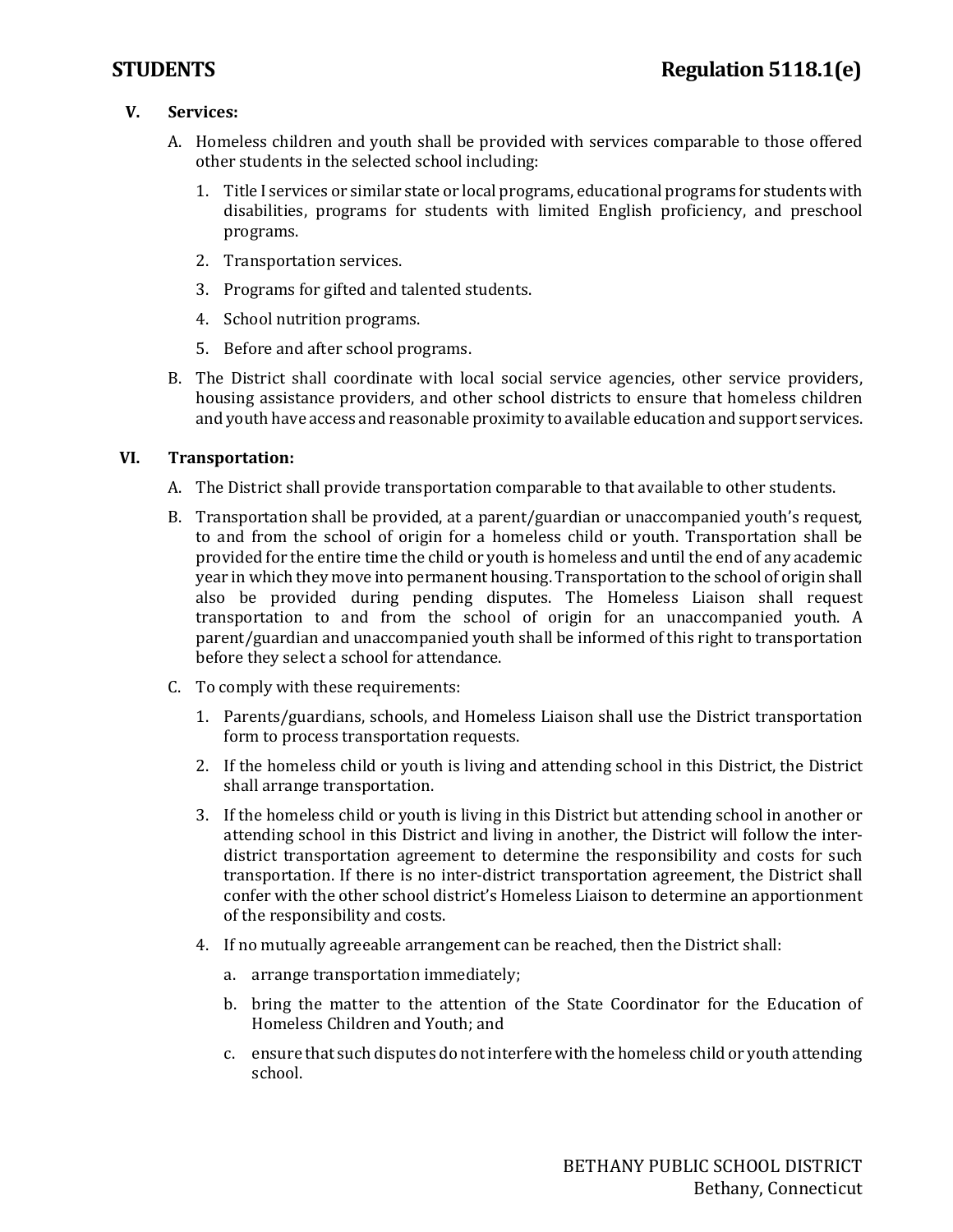#### **VII. Records**

An unaccompanied youth, as defined in Section I.D. above, is entitled to knowledge of and access to all educational, medical, or similar records in the cumulative record of such unaccompanied youth maintained by the District.

#### **VIII. Contact Information**

A. For further information, contact:

Homeless Liaison Bethany Community School (203) 393-3350 x605

B. For further information or technical assistance, contact:

Louis Tallarita, State Coordinator Connecticut Department of Education 450 Columbus Boulevard Hartford, CT 06103 (860) 807-2058 [Louis.tallarita@ct.gov](mailto:Louis.tallarita@ct.gov)

| Legal References: | Connecticut General Statutes § 10-186 |
|-------------------|---------------------------------------|
|                   | Connecticut General Statutes § 10-253 |

The McKinney-Vento Homeless Education Assistance Act, 42 U.S.C. §11431 et seq., as amended by Every Student Succeeds Act, Pub. L. 114-95

| Regulation approved: September 9, 1991 |                   |  |  |  |
|----------------------------------------|-------------------|--|--|--|
| Regulation revised:                    | May 13, 2015      |  |  |  |
| Regulation revised:                    | October 6, 2016   |  |  |  |
| Regulation revised:                    | December 14, 2017 |  |  |  |
| Regulation revised:                    | November 15, 2019 |  |  |  |
| Regulation revised:                    | October 1, 2021   |  |  |  |
|                                        |                   |  |  |  |

Source: Shipman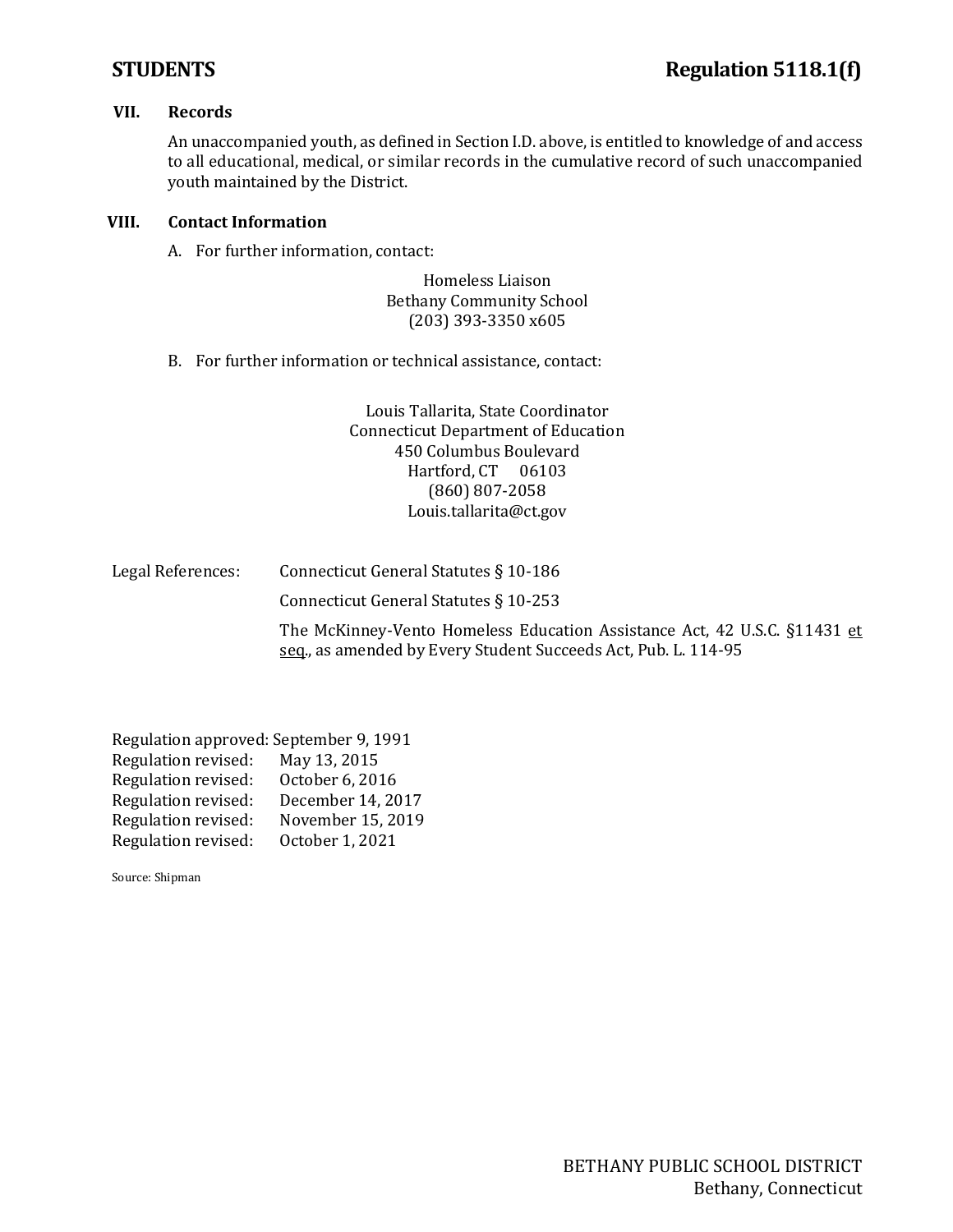### **APPENDIX A – Regulation 5118.1 Dispute Resolution Process Under Connecticut General Statutes Section 10-186**

- A. If any board of education denies such accommodations, the parent/guardian of any child who is denied schooling, or an emancipated minor or an unaccompanied youth who is denied schooling, or an agent or officer charged with the enforcement of the laws concerning attendance at school, may, in writing request a hearing by the board of education. The board of education may:
	- 1. conduct the hearing,
	- 2. designate a subcommittee of the Board composed of three (3) Board members to conduct the hearing, or
	- 3. establish a local impartial hearing Board of one (1) or more persons not members of the Board of Education to conduct the hearing.

The board, subcommittee, or local impartial hearing board shall give such person a hearing not later than ten (10) days after receipt of the written request, make a stenographic record or tape recording of the hearing, and make a finding not later than ten (10) days after the hearing. Hearings shall be conducted in accordance with the provisions of Sections 4-176e to 4-180a, inclusive, and Section 4-181a. Any child, emancipated minor, pupil eighteen (18) years of age or older or unaccompanied youth who is denied accommodations on the basis of residency may continue in attendance in the school district at the request of the parent or guardian of such child or emancipated minor, pupil eighteen (18) years of age or older or unaccompanied youth, pending a hearing pursuant to this subdivision. The party claiming ineligibility for school accommodations shall have the burden of proving such ineligibility by a preponderance of the evidence, except in cases of denial of schooling based on residency, the party denied schooling shall have the burden of proving residency by a preponderance of the evidence, unless the party denied schooling is claiming that he or she is a homeless child or youth, as defined in 42 USC 11434(a), as amended from time to time, in which case, the party claiming ineligibility based on residency shall have the burden of proving that the party denied schooling is not a homeless child or youth by a preponderance of the evidence in accordance with the provisions of 42 USC 11431, et. Seq., as amended from time to time.

- B. Any homeless child or youth who is denied accommodations by a board of education as the result of a determination by such board, or a subcommittee of the board or local impartial hearing board, that the child is not entitled to school accommodations in the district, shall continue in attendance or be immediately enrolled in the school selected by the child in the school district pursuant to 42 USC 11432( $g$ )(3), as amended from time to time. The board of education for such school district shall 1.) provide, in accordance with the provisions of 42 USC  $11432(g)(3)(E)(ii)$ , as amended from time to time, the homeless child or youth or the parent or guardian of such homeless child or youth with a.) a written explanation of the reasons for the denial of accommodations that is in a manner and form understandable to such homeless child or youth or parent or guardian, and b.) information regarding the right to appeal the decision of the denial of accommodations pursuant to subdivision 3) of this subsection, and 2.) refer, in accordance with the provisions of 42 USC 11432(g)(3)(E)(iii), as amended from time to time, the homeless child or youth or the parent or guardian of such homeless child or youth to the liaison, designated pursuant to 42 USC 11432 $(g)(1)(j)(ii)$ , as amended from time to time, who is responsible for carrying out the duties described in 42 USC 11432(g)(6)(A), as amended from time to time.
- C. Any such parent, guardian, emancipated minor, unaccompanied youth, or agent or officer, aggrieved by the finding shall, upon request, be provided with a transcript of the hearing within thirty (30) days after such request and may take an appeal from the finding to the State Board of Education. A copy of each notice of appeal shall be filed simultaneously with the board of education and the State Board of Education. Any child, emancipated minor or unaccompanied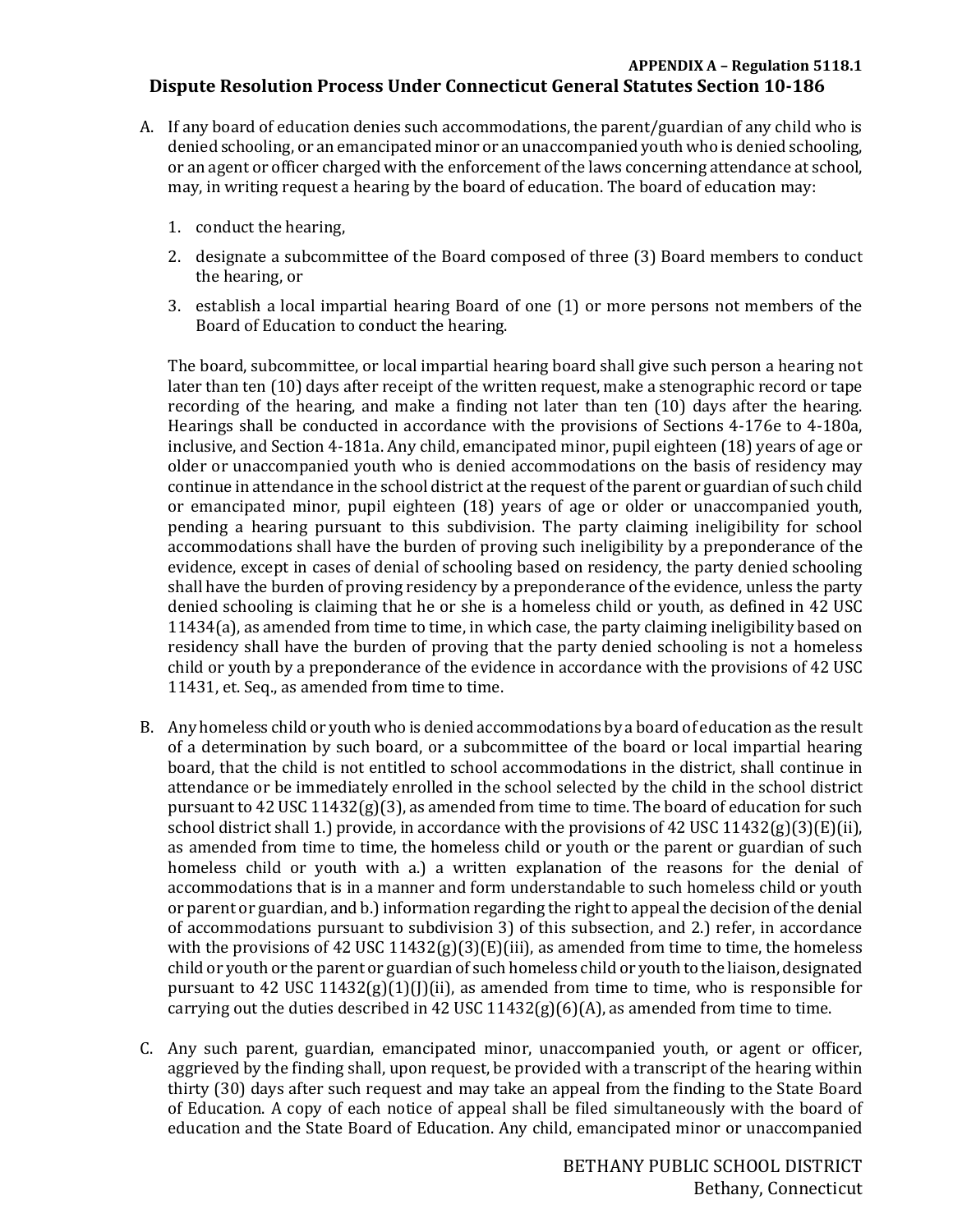youth who is denied accommodations by a board of education as the result of a determination by such board, or a subcommittee of the board or local impartial hearing board, that the child is not a resident of the school district and therefore is not entitled to school accommodations in the district may continue in attendance in the school district at the request of the parent/guardian of such child or such minor or pupil, pending a determination of such appeal, except any homeless child or youth shall be entitled to continue in attendance in the school district during all available appeals pursuant to 42 USC  $11432(g)(2)(E)$ . If an appeal is not taken to the State Board of Education within twenty (20) days of the mailing of the finding to the aggrieved party, the decision of the board, subcommittee, or local impartial hearing board shall be final. The board of education shall, within ten (10) days after receipt of notice of an appeal, forward the record of the hearing to the State Board of Education. The State Board of Education shall, upon receipt of a written request for a hearing made in accordance with the provisions of this subsection, establish an impartial hearing board of one (1) or more persons to hold a public hearing in the local school district in which the cause of the complaint arises. Members of the hearing board may be employees of the State Department of Education or may be qualified persons from outside the department. No member of the board of education under review nor any employee of such board of education shall be a member of the hearing board. Members of the hearing board, other than those employed by the State of Connecticut, shall be paid reasonable fees and expenses as established by the State Board of Education within the limits of available appropriations. Such hearing board may examine witnesses and shall maintain a verbatim record of all formal sessions of the hearing. Either party to the hearing may request that the hearing board join all interested parties to the hearing, or the hearing board may join any interested party on its own motion. The hearing board shall have no authority to make a determination of the rights and responsibilities of a Board of Education if such Board is not a party to the hearing. The hearing board may render a determination of actual residence of any child, emancipated minor, or unaccompanied youth where residency is at issue.

- D. The hearing board shall render its decision within forty-five (45) days after receipt of the notice of appeal except that an extension may be granted by the Commissioner of Education upon an application by a party or the hearing board describing circumstances related to the hearing which requires an extension.
- E. If, after the hearing, the hearing board finds that any child is illegally or unreasonably denied schooling, the hearing board shall order the board of education under whose jurisdiction it has been found such child should be attending school to make arrangements to enable the child to attend public school. Except in the case of a residency determination, the finding of the local board of education, subcommittee of such board, or a local impartial hearing board shall be upheld unless it is determined by the hearing board that the finding was arbitrary, capricious, or unreasonable. If such school officers fail to take action upon such order in any case in which such child is currently denied schooling and no suitable provision is made for such child within fifteen(15) days after receipt of the order and in all other cases, within thirty (30) days after receipt of the order, there shall be a forfeiture of the money appropriated by the state for the support of schools amounting to fifty dollars (\$50)for each child for each day such child is denied schooling. If the hearing board makes a determination that the child was not a resident of the school district and therefore not entitled to school accommodations from such district, the board of education may assess tuition against the parent/guardian of the child or the emancipated minor based on the following: One one-hundred-eightieth of the town's net current local educational expenditure, as defined in Section 10-261, per pupil multiplied by the number of days of school attendance of the child in the district while not entitled to school accommodations provided by that district. The local board of education may seek to recover the amount of the assessment through available civil remedies.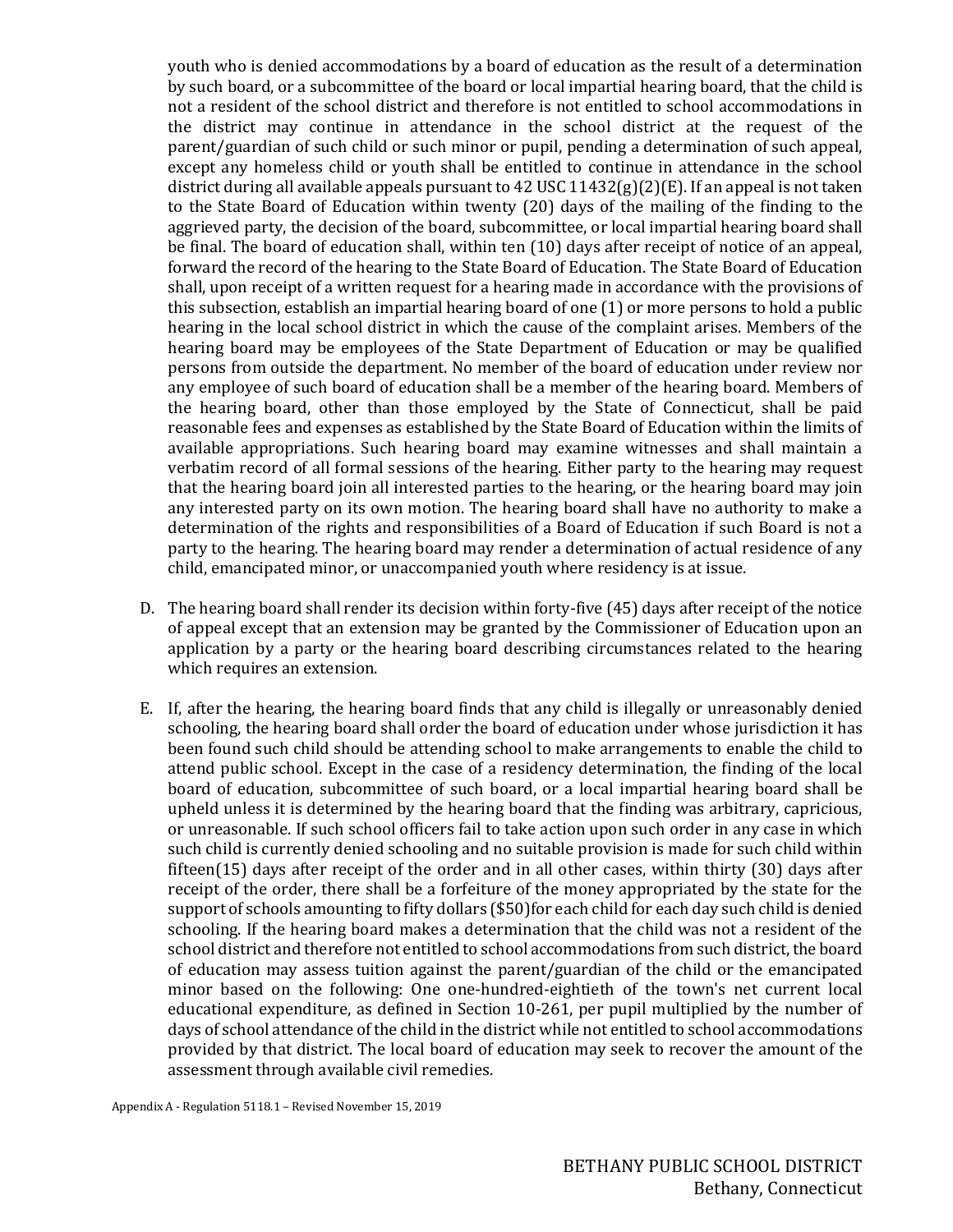[Date]

# VIA HAND DELIVERY AND U.S. MAIL

[Insert Name of Parent or Unaccompanied Youth][Insert Home Address]

Re: Notification of Enrollment Decision

Dear [Parent/Guardian or Unaccompanied Youth]:

After reviewing your request to enroll the student(s) listed above [name(s)], the enrollment request is denied. This determination is based upon the following factors:

# [List factors]

Under the McKinney-Vento Homeless Education Assistance Act, you have the right to appeal this decision by completing the form attached to this notice or by contacting the District's Homeless Liaison:

> [Name of Homeless Liaison] [Title] [Telephone No.]

In addition, the student listed above has the right to immediately enroll in the school of choice pending resolution of the dispute. You may provide written or verbal evidence to support your position. You may seek the assistance of advocates or attorneys at your own expense; however, you may qualify for free legal services. To inquire about free legal assistance, please call Statewide Legal Services at 1-800-453- 3320. You may also contact the state coordinator for homeless education:

> Louis Tallarita, State Coordinator State Department of Education 450 Columbus Boulevard Hartford, CT 06103 (860) 807-2058 [Louis.Tallarita@ct.gov](mailto:Louis.Tallarita@ct.gov)

A copy of the dispute resolution process under Connecticut General Statutes Section 10-186 isattached to this notice.

Please contact the District Liaison listed above if you have any questions.

Sincerely,

[Name] Superintendent of Schools

cc: [Superintendent of Schools in which enrollment is sought, if appropriate]

Appendix B - Regulation 5118.1 – Revised October 1, 2021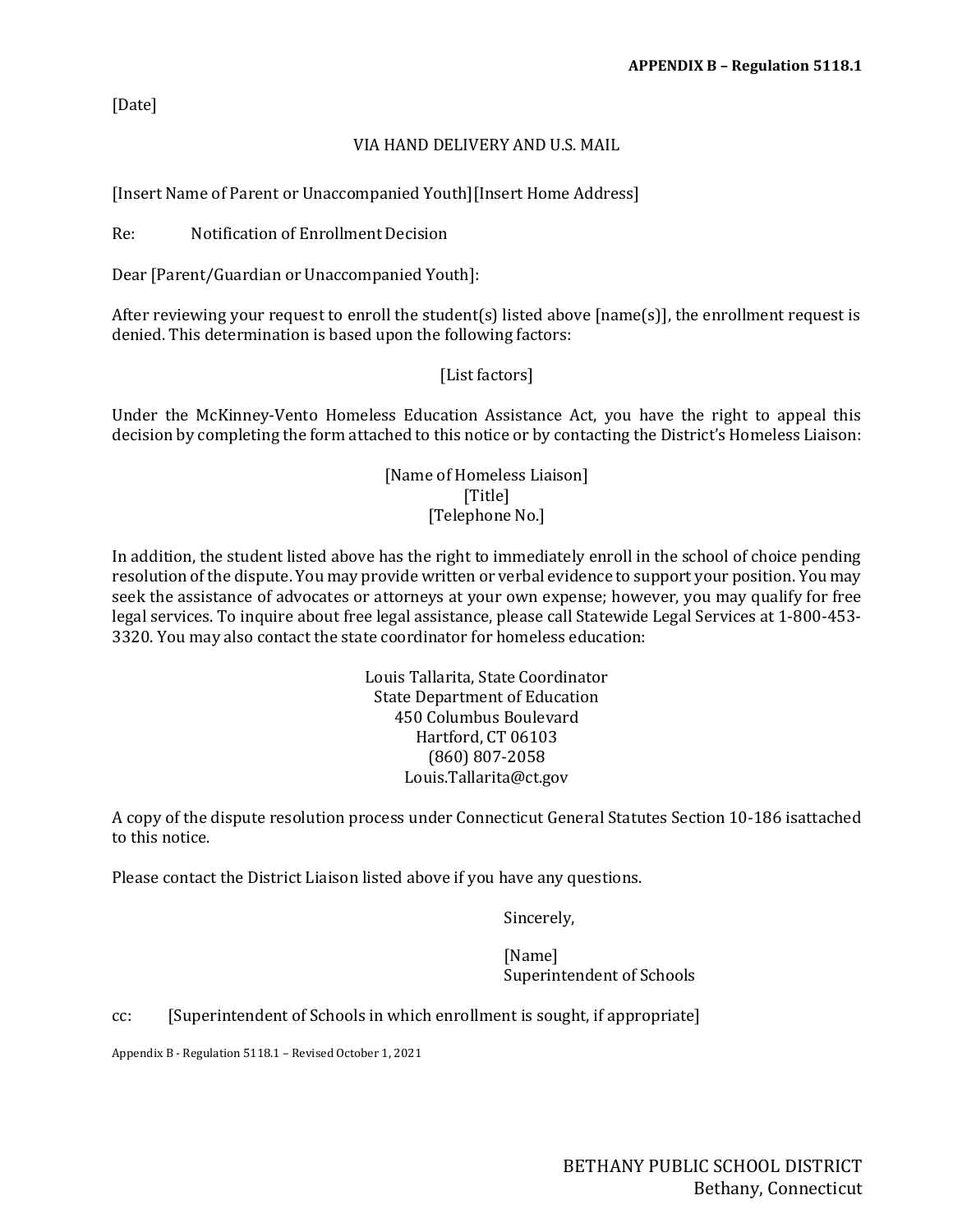#### **SAMPLE NOTIFICATION OF DECISION TO APPEAL EDUCATIONAL PLACEMENT**

This form is to be completed by the parent, guardian, caretaker, or unaccompanied youth when a dispute arises. If you need assistance in preparing this form, you may meet with the District Liaison,  $\blacksquare$ , who can be reached at  $\blacksquare$ .

Person completing form:

Relation to Student:

Contact Information:

I am requesting a Board of Education Hearing under Section 10-186 of the Connecticut General Statutes to appeal the enrollment decision made by [Name of District], [Name of School]. I have been provided with a written explanation of the District's decision, contact information for the District's homeless education liaison, and a copy of the Dispute Resolution Process under Connecticut General Statutes Section 10-186.

Name Date

Optional. You may also include a written explanation to support your appeal in the space below or provide your explanation verbally to the District Liaison.

Appendix C - Regulation 5118.1 – Revised November 15, 2019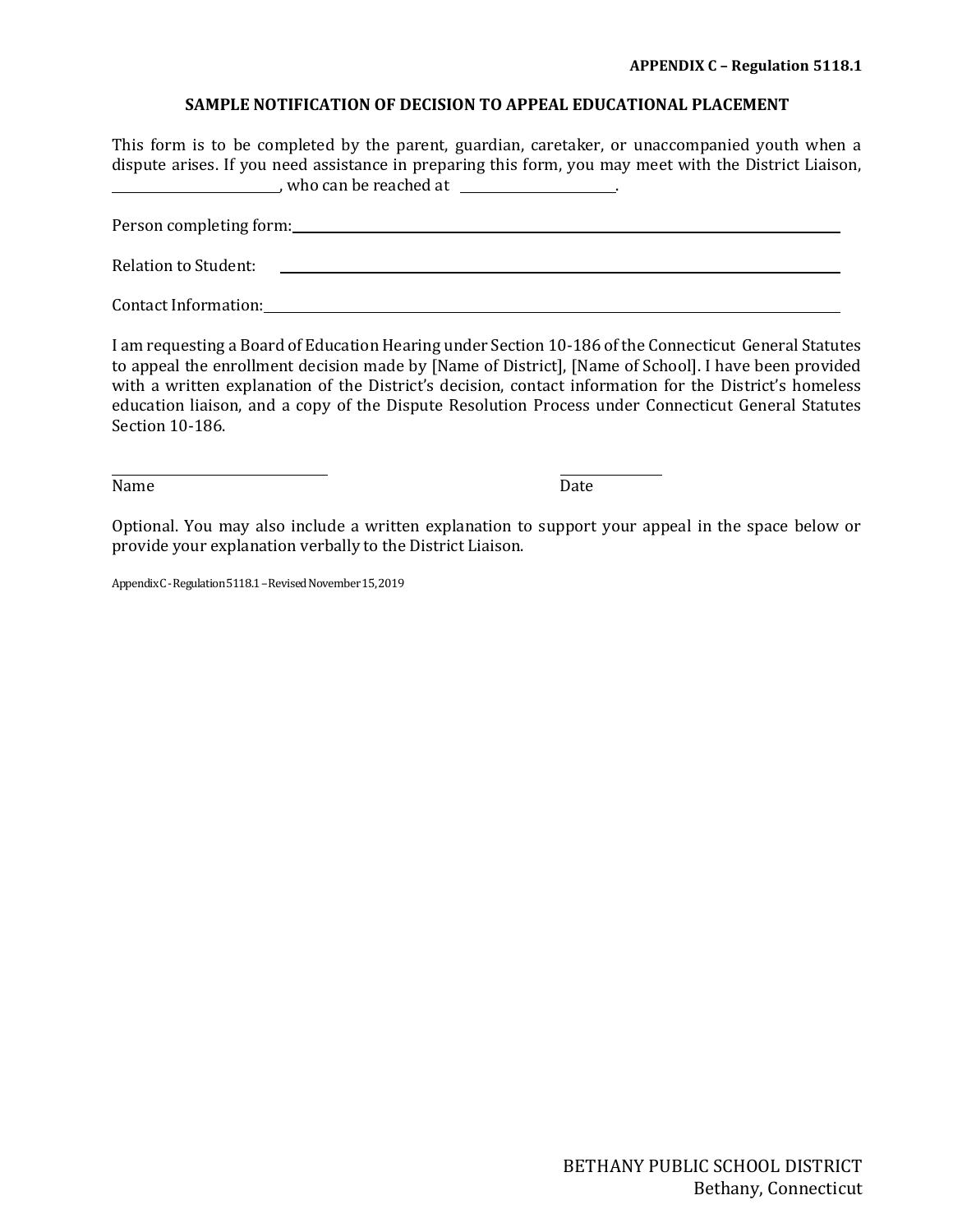#### **SAMPLE NOTIFICATION OF HEARING REGARDING ENROLLMENT DISPUTE**

[Month]

#### VIA HAND DELIVERY AND U.S. MAIL

[Insert Name of Parent or Unaccompanied Youth] [Insert Home Address]

Re: Educational Placement

Dear [Name of Parent or Unaccompanied Youth]:

You have requested a hearing before the [town] Board of Education regarding the educational placement of [insert name(s) of student(s)] at [name of school]. The [town] Board of Education will conduct a hearing regarding your claim on [date] at [time]. The hearing will be held at the offices of the [town] Board of Education, which are located at [insert address].

The hearing will be conducted in accordance with the provisions of Section 10-186 of the Connecticut General Statutes, a copy of which is enclosed. The hearing will be conducted in executive session, and the Board of Education will make either a tape recording or a stenographic record of the hearing. You may be represented by counsel or by an advocate, at your expense, if you so desire; however, you may qualify for free legal services. To inquire about free legal assistance, please call Statewide Legal Services at 1-800-453-3320.

Please contact the District Liaison, [insert name], if you have any questions.

Sincerely, [Name] Superintendent of Schools

cc: [Superintendent of Schools in which enrollment is sought, if appropriate]

Appendix D - Regulation 5118.1 – Revised November 15, 2019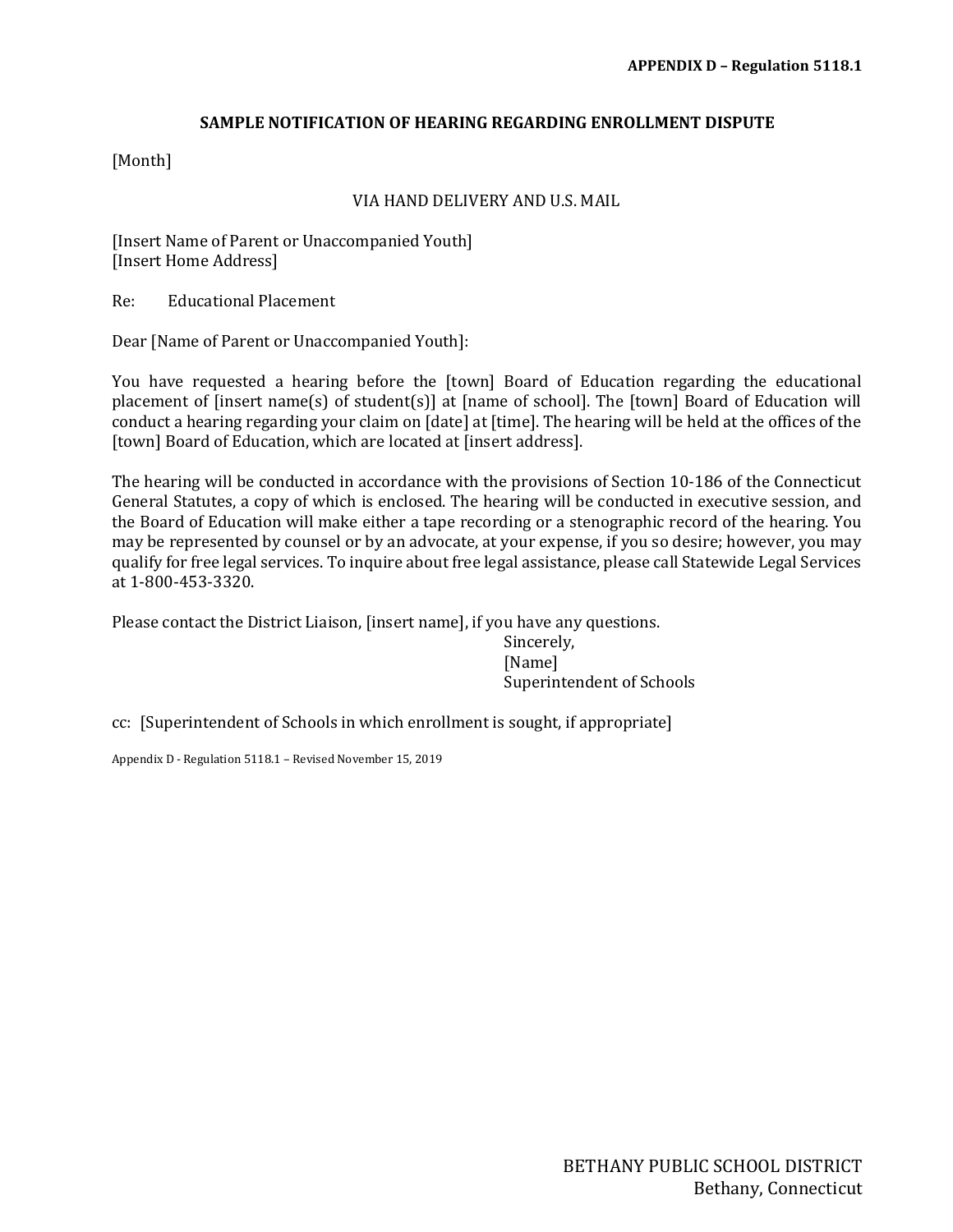# **Student Residency Affidavit Parent/Guardian Form**

| <b>Student Name:</b><br><b>Student Birthdate:</b>                                                                                                                                                                                                                                                 |
|---------------------------------------------------------------------------------------------------------------------------------------------------------------------------------------------------------------------------------------------------------------------------------------------------|
| Name and Address of Last School Attended:                                                                                                                                                                                                                                                         |
|                                                                                                                                                                                                                                                                                                   |
| I am of legal age and believe in the obligations of an oath.                                                                                                                                                                                                                                      |
| school age and is seeking admission to Bethany Community School.                                                                                                                                                                                                                                  |
| not had a permanent home. He/she is currently staying at _______________________<br>(may list multiple addresses, if applicable). He/she has been staying there since                                                                                                                             |
|                                                                                                                                                                                                                                                                                                   |
| This location is:                                                                                                                                                                                                                                                                                 |
| $\Box$ a shelter                                                                                                                                                                                                                                                                                  |
| a motel/hotel<br>□                                                                                                                                                                                                                                                                                |
| $\Box$ a campsite                                                                                                                                                                                                                                                                                 |
| shared housing with other persons<br>□                                                                                                                                                                                                                                                            |
| □                                                                                                                                                                                                                                                                                                 |
| If the location is shared housing with other persons, please specify the reason why the student is living in                                                                                                                                                                                      |
| $\sqrt{a^2 + b^2 + c^2}$ (date).                                                                                                                                                                                                                                                                  |
| I regularly receive my mail at:                                                                                                                                                                                                                                                                   |
| I am currently staying at the following address(es):<br>I plan to stay at this/these location(s) until________(date). I can be<br>reached at the following telephone number<br><u>Letter and the second</u> in the reached                                                                        |
| for emergencies at ________.                                                                                                                                                                                                                                                                      |
| I authorize school District officials to contact________________________________(caseworker/shelter<br>staff/other)at_______________to obtain further information in order to verify the information contained in<br>thisaffidavit and in order to coordinate necessary services for the student. |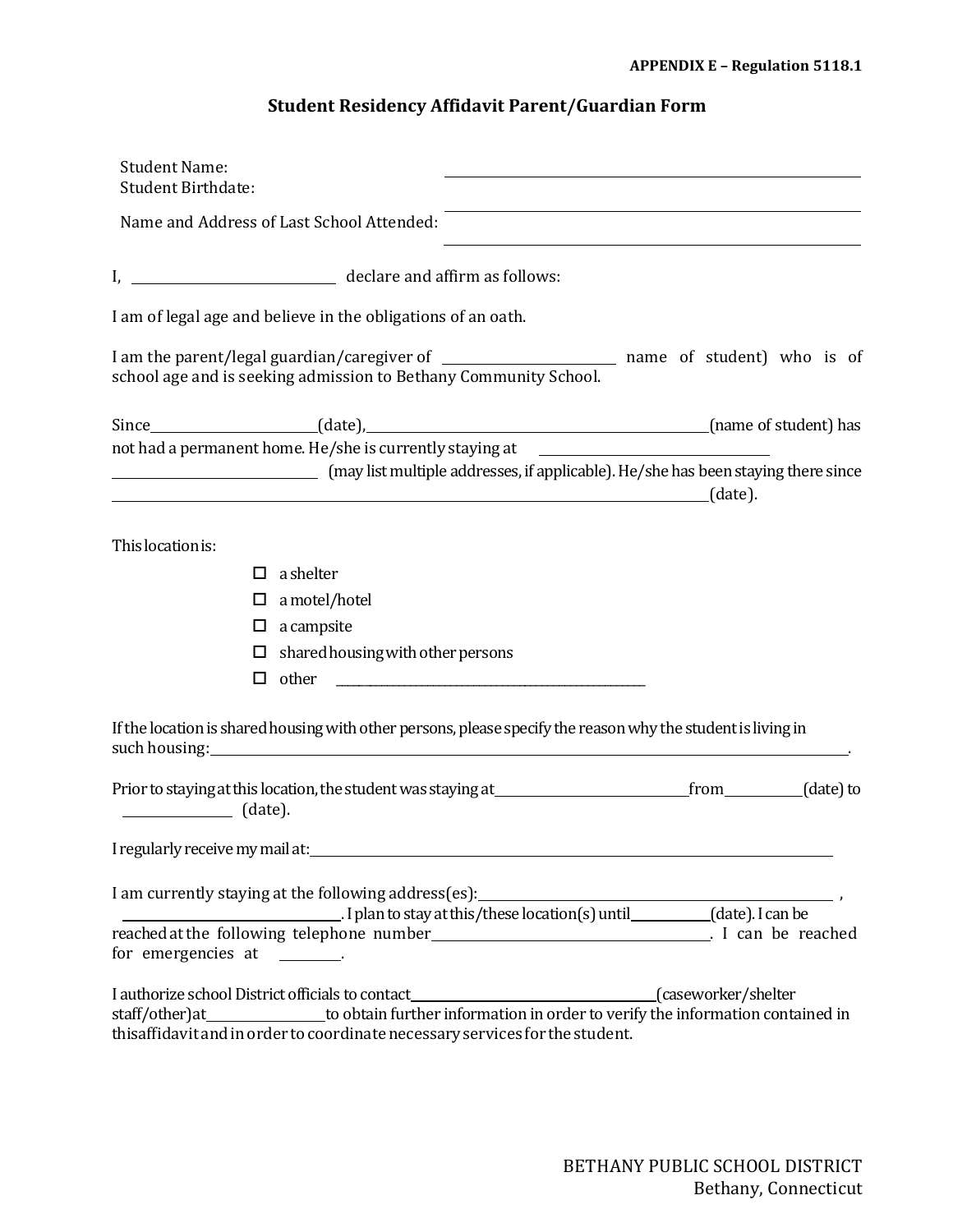I declare under penalty of perjury under the laws of Connecticut that the information provided is true and correct and of my own personal knowledge. I understand that giving false or otherwise untrue information or otherwise untrue information on this form could result in a criminal charge of perjury being brought against me.

AFFIANT,

Signature of Affiant

Print Name of Affiant

Subscribed and sworn to before me this  $\qquad \qquad \text{day of} \qquad \qquad 2 \qquad .$ 

NOTARY PUBLIC

Appendix E - Regulation 5118.1 – Revised November 15, 2019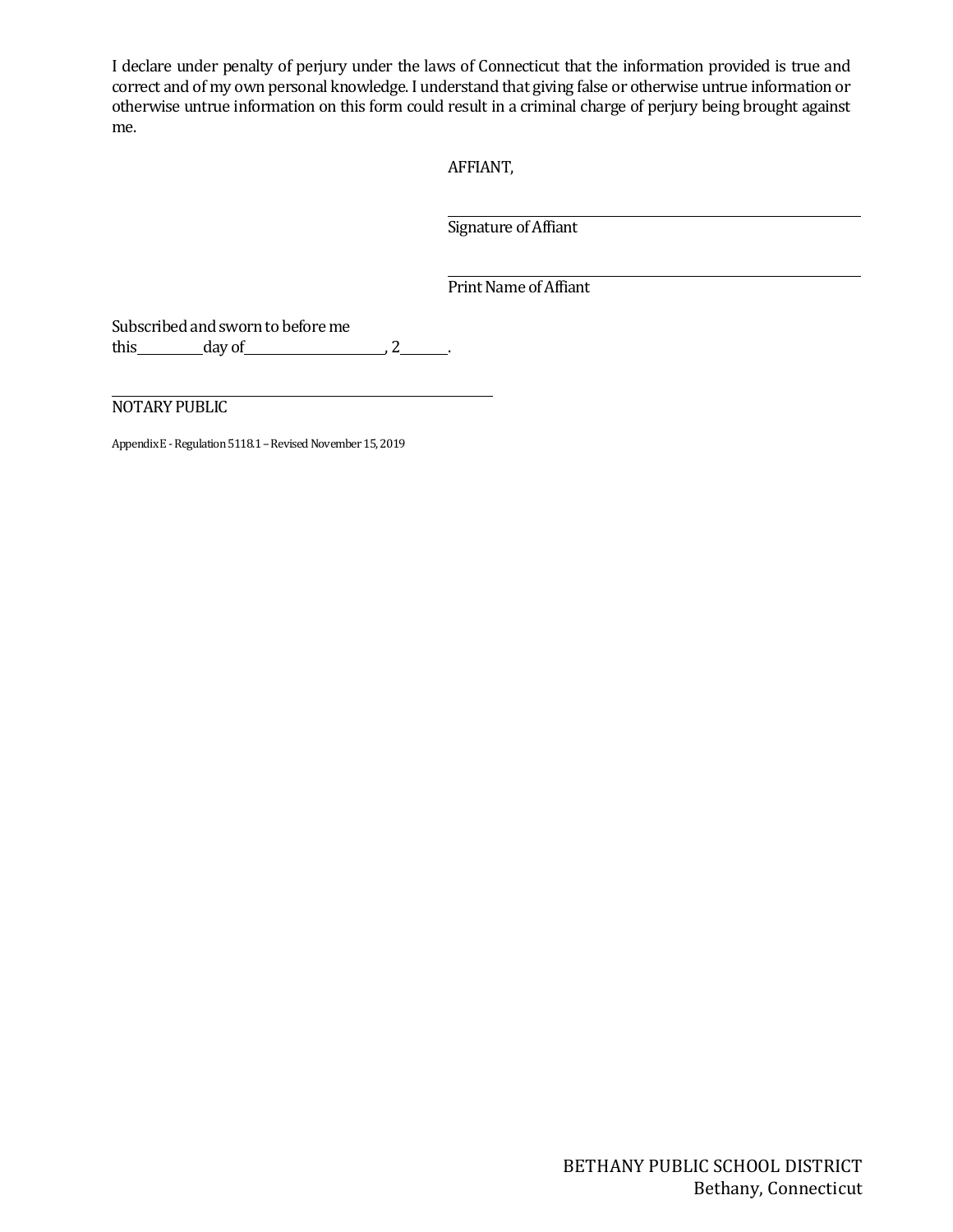# **Student Residency Affidavit Unaccompanied Youth Form**

| District Name:                                                                                                                              |                                                                 |                    |
|---------------------------------------------------------------------------------------------------------------------------------------------|-----------------------------------------------------------------|--------------------|
| Student Name:                                                                                                                               |                                                                 |                    |
| Student Birthdate:                                                                                                                          |                                                                 |                    |
| Name and Address of Last School Attended:                                                                                                   |                                                                 |                    |
| I, declare and affirm as follows:                                                                                                           |                                                                 |                    |
| I, 1. 2008 and 2008 and 2008 and 2008 and 2008 and 2008 and 2008 are and 2008 and 2008 are and 2008 are and 200                             |                                                                 |                    |
| district).                                                                                                                                  |                                                                 |                    |
|                                                                                                                                             |                                                                 |                    |
|                                                                                                                                             |                                                                 | (may list multiple |
|                                                                                                                                             |                                                                 |                    |
| This location is:<br>a shelter<br>□                                                                                                         |                                                                 |                    |
| a motel/hotel<br>□                                                                                                                          |                                                                 |                    |
| a campsite<br>□                                                                                                                             |                                                                 |                    |
| shared housing with other persons<br>□                                                                                                      |                                                                 |                    |
| □<br>other                                                                                                                                  | <u> 1980 - Jan James Barnett, fransk politik (d. 1980)</u>      |                    |
| If the location is shared housing with other persons, please specify the reason why the student is living in such<br>housing:               |                                                                 |                    |
|                                                                                                                                             |                                                                 |                    |
|                                                                                                                                             |                                                                 |                    |
|                                                                                                                                             |                                                                 |                    |
| I am currently staying at the following address(es):                                                                                        | I plan to stay at this/these location(s) until (date). I can be |                    |
|                                                                                                                                             |                                                                 |                    |
| I authorize school district officials to contact _______________________________                                                            |                                                                 |                    |
|                                                                                                                                             |                                                                 | to obtain further  |
| information in order to verify the informationcontained in this affidavit and in order to coordinate necessary<br>services for the student. |                                                                 |                    |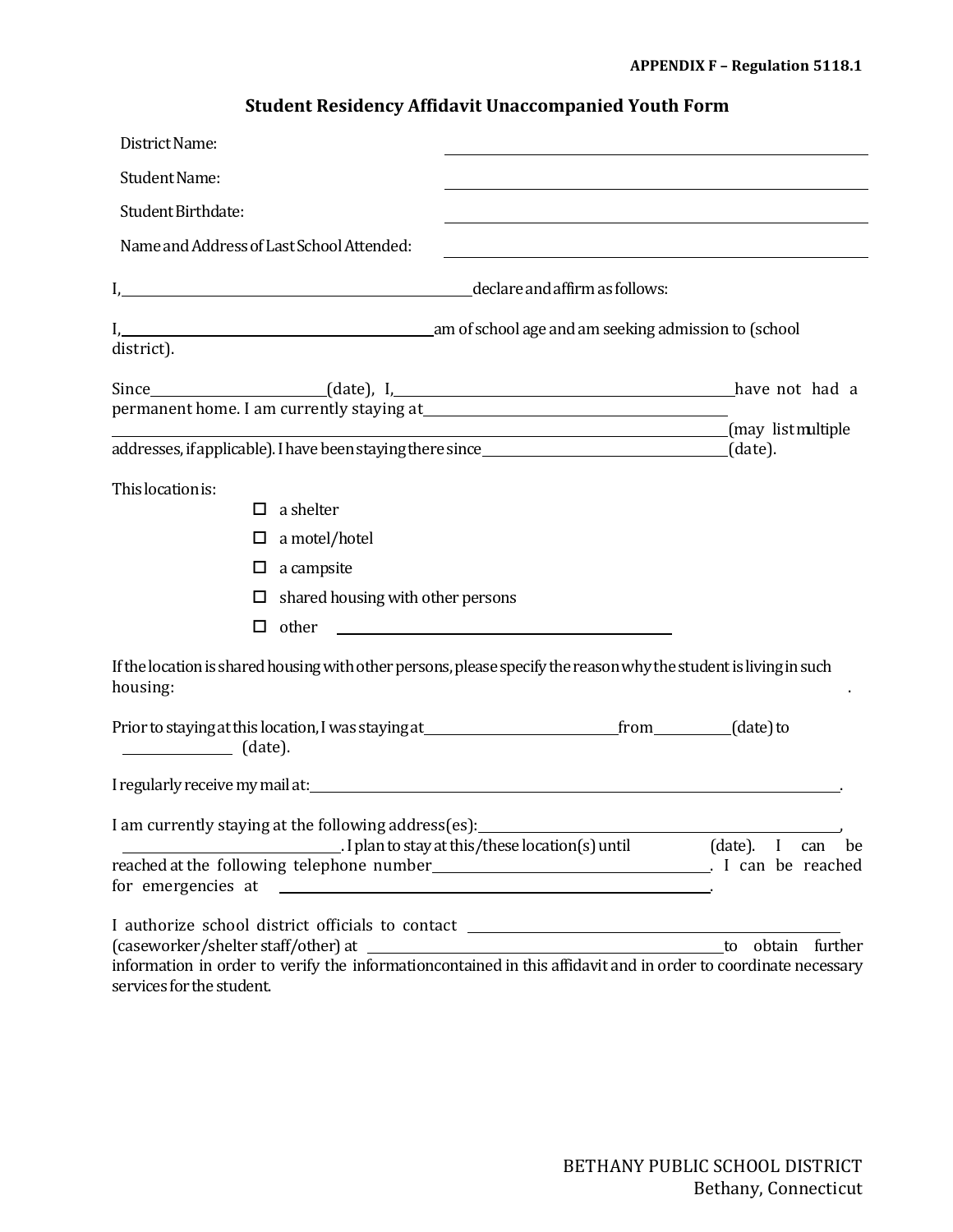I declare under penalty of perjury under the laws of Connecticut that the information provided is true and correct and of my own personal knowledge. I understand that giving false or otherwise untrue information or otherwise untrue information on this form could result in a criminal charge of perjury being brought against me.

AFFIANT,

Signature of Affiant

Print Name of Affiant

Subscribed and sworn to before me this  $\qquad \qquad \text{day of} \qquad \qquad 2 \qquad .$ 

NOTARY PUBLIC

Appendix F - Regulation 5118.1 – Revised November 15, 2019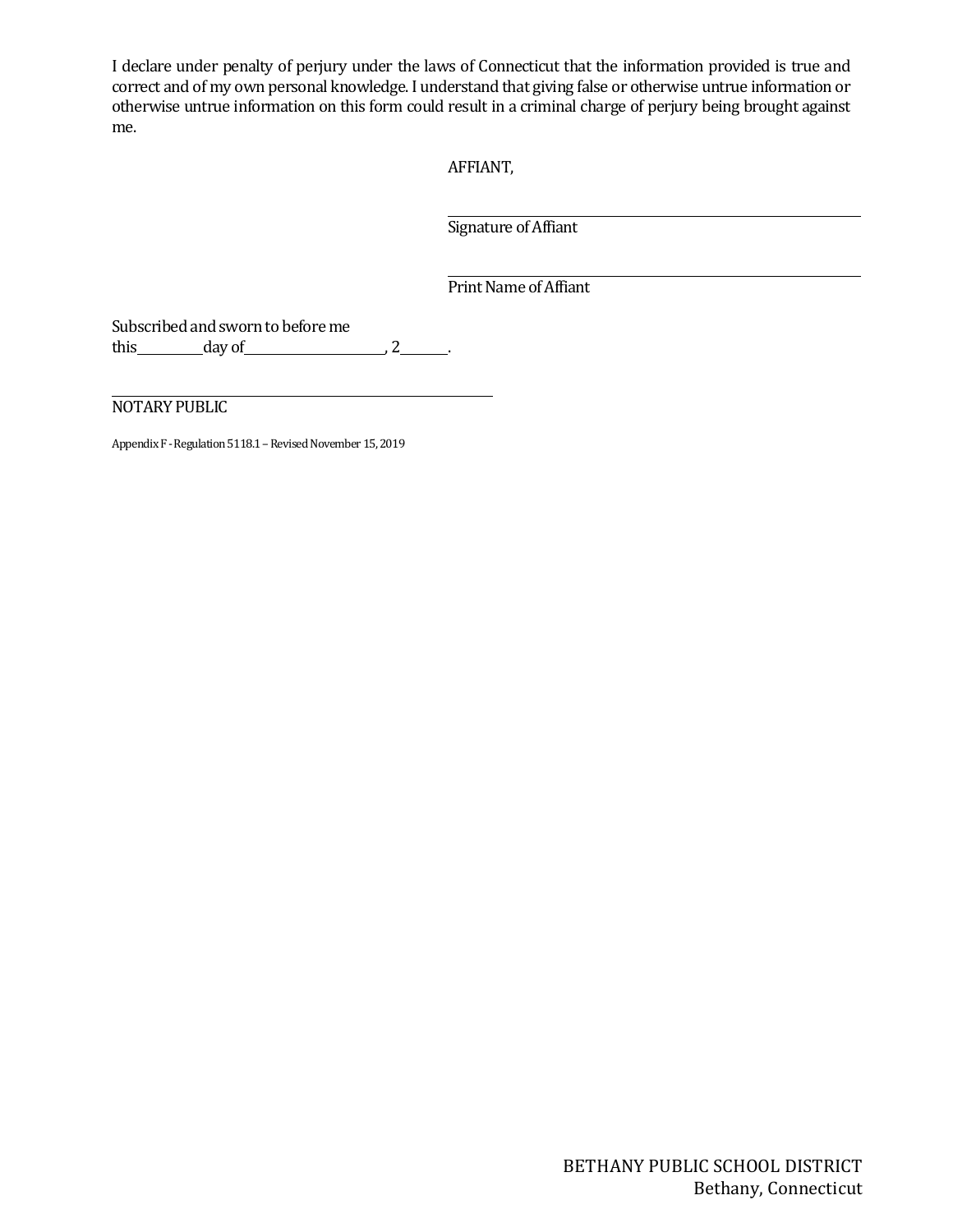# **Affidavit for Missing Enrollment Documentation Parent/Guardian Form**

|   |                                                                   | being duly sworn upon oath and                                                                                                                                                          |
|---|-------------------------------------------------------------------|-----------------------------------------------------------------------------------------------------------------------------------------------------------------------------------------|
|   |                                                                   | based on my personal knowledge hereby state and affirm the following information regarding<br>(name of student's)                                                                       |
|   | missing enrollmentdocumentation for the following:                |                                                                                                                                                                                         |
| □ | Proof of Residency                                                | <b>Immunization Record</b><br>П                                                                                                                                                         |
| □ | Proof of Guardianship                                             | <b>School Health Record</b><br>ΙI                                                                                                                                                       |
| ப | Proof of Identity                                                 | <b>School Records</b><br>ப                                                                                                                                                              |
| □ | <b>Birth Certificate</b>                                          |                                                                                                                                                                                         |
|   |                                                                   |                                                                                                                                                                                         |
|   | I am of legal age and believe in the obligations of an oath.      |                                                                                                                                                                                         |
|   |                                                                   | I am unable to present a copy of the document(s) requested above for the following reasons:                                                                                             |
|   |                                                                   |                                                                                                                                                                                         |
|   |                                                                   |                                                                                                                                                                                         |
|   |                                                                   |                                                                                                                                                                                         |
|   | The name and location of the last school the student attended is: |                                                                                                                                                                                         |
|   |                                                                   |                                                                                                                                                                                         |
|   |                                                                   | I understand that I must obtain the necessary immunization and health records and provide a copy to                                                                                     |
|   |                                                                   | the District. I understand that the Homeless Liaison is available to assist me in obtaining any such<br>immunization or health records. The Homeless Liaison is the<br>and<br>be<br>can |
|   |                                                                   |                                                                                                                                                                                         |
|   |                                                                   | AFFIANT,                                                                                                                                                                                |
|   |                                                                   |                                                                                                                                                                                         |
|   |                                                                   | Signature of Affiant                                                                                                                                                                    |
|   |                                                                   |                                                                                                                                                                                         |
|   |                                                                   | <b>Print Name of Affiant</b>                                                                                                                                                            |

Subscribed and sworn to before me this  $\qquad \qquad \text{day of} \qquad \qquad 2 \qquad .$ 

NOTARY PUBLIC

Appendix G - Regulation 5118.1 – Revised November 15, 2019